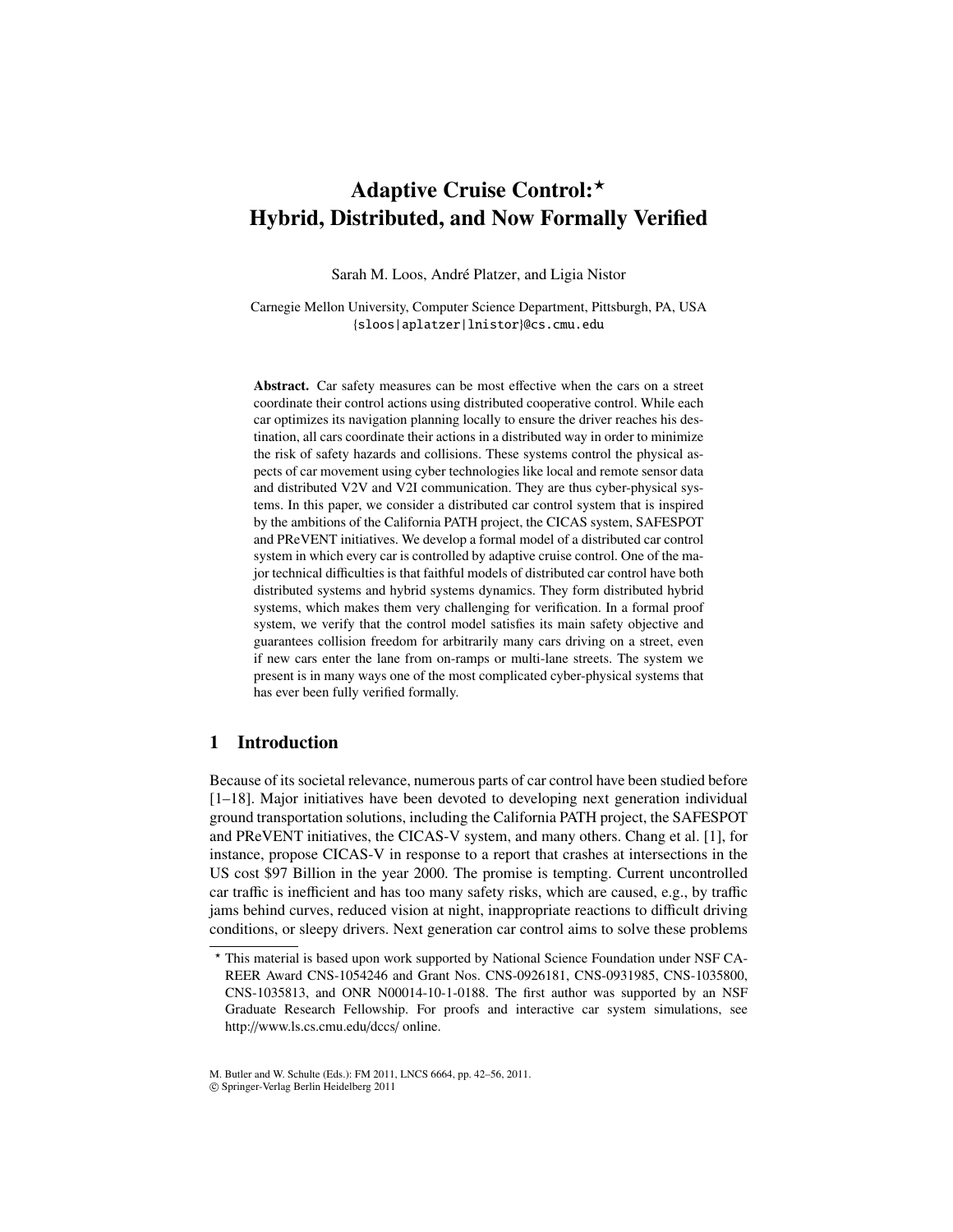by using advanced sensing, wireless V2V (vehicle to vehicle) and V2I (vehicle to roadside infrastructure) communication, and (semi)automatic driver assistance technology that prevents accidents and increases economical and ecological efficiency.

Yet, there are several challenges that still need to be solved to make next generation car control a reality. The most interesting challenge for us is that it only makes sense to introduce any of these systems after its correct functioning and reliability has been ensured. Otherwise, the system might do more harm than good. This is the formal verification problem for distributed car control, which we consider in this paper.

What makes this problem particularly exciting is its practical relevance. What makes it particularly challenging is its complicated dynamics. Distributed car control follows a hybrid dynamics, because cars move continuously along differential equations and their behavior is affected by discrete control decisions like when and how strongly to brake or to accelerate and to steer. It is in the very nature of distributed car control, however, to go beyond that with *distributed* traffic agents that interact by local sensing, broadcast communication, remote sensor data, or cooperative networked control decisions. This makes distributed car control systems prime examples of what are called *distributed hybrid systems*. In fact, because they form distributed cyber-physical multi-agent systems, the resulting systems are distributed hybrid systems regardless of whether they are built using explicitly distributed V2V and V2I network communication infrastructure or just rely on the distributed effects of sensor readings about objects traveling at remote locations (e.g., laser-range sensors measuring the distance to the car in front).

Cars reach maneuvering decisions locally in a distributed way. Is the global dynamics that emerges from the various local choices safe? What can a car assume about other cars in its maneuver planning? How do we ensure that multiple maneuvers that make sense locally do not cause conflicts or collisions globally? Formal verification of distributed hybrid systems had been an essentially unsolved challenge until recently [19].

Our main contribution is that we develop a distributed car control system and a formal proof that this system is collision-free for arbitrarily many cars, even when new cars enter or leave a multi-lane highway with arbitrarily many lanes. Another contribution is that we develop a proof structure that is strictly modular. We reduce the proof to modular stages that can be verified without the details in lower levels of abstraction. We believe the principles behind our modular structure and verification techniques are useful for other systems beyond the automotive domain. Further contributions are:

- This is the first case study in distributed hybrid systems to be verified with a generic and systematic verification approach that is not specific to the particular problem.
- We identify a simple invariant that all cars have to obey and show that it is sufficient for safety, even for emergent behavior of multiple distributed car maneuvers.
- We identify generic and static constraints on the input output parameters that any controller must obey to ensure that cars always stay safe.
- We demonstrate the feasibility of distributed hybrid systems verification.

# 2 Related Work

Car control is a deep area that has been studied by a number of different communities. The societal relevance of vehicle cooperation for CICAS intersection collision avoid-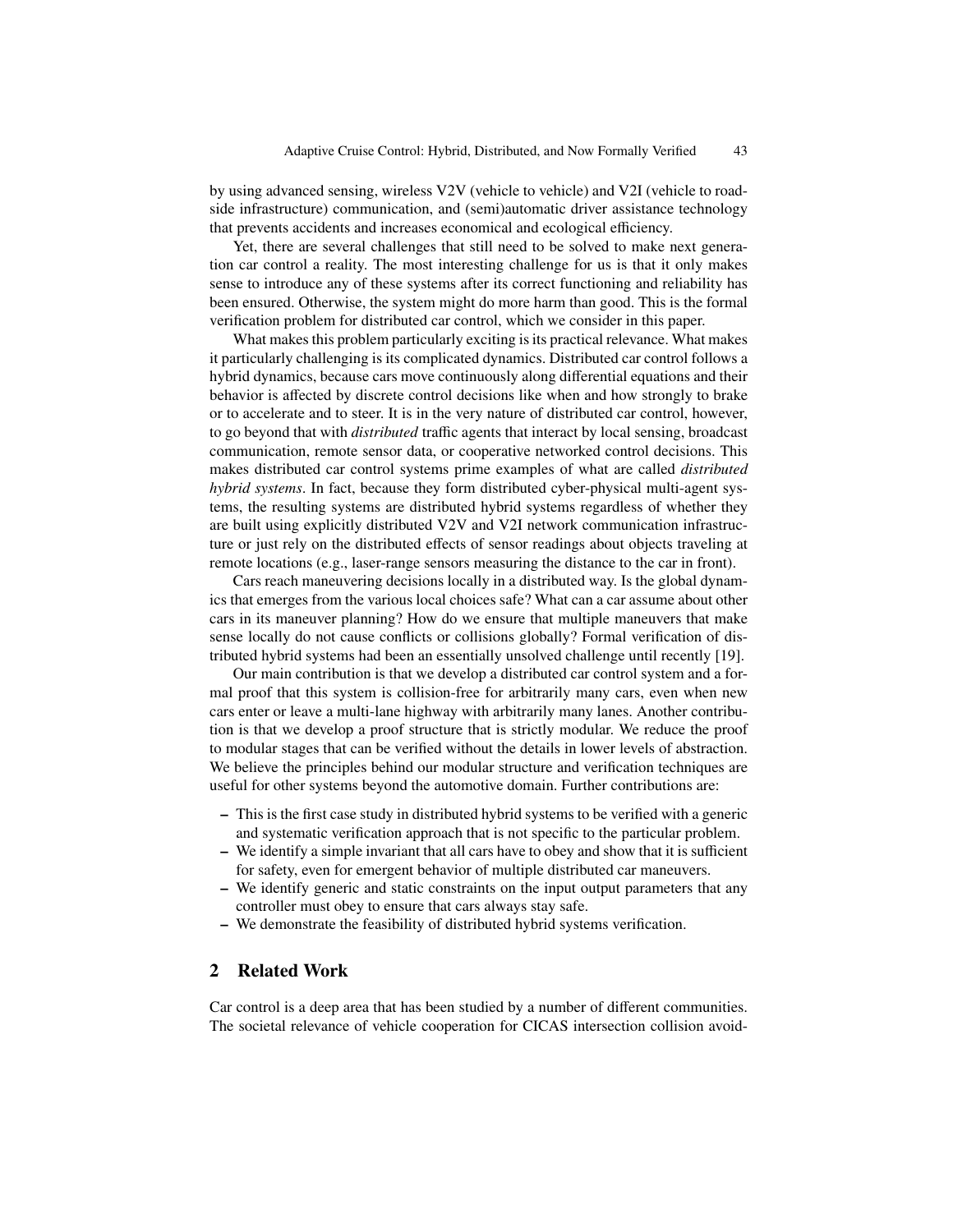ance [11] and for automated highway systems [5, 8] has been emphasized. Horowitz et al. [10] proposed a lane change maneuver within platoons. Varaiya [13] outlines the key features of an IVHS (Intelligent Vehicle/Highway System). A significant amount of work has been done in the pioneering California PATH Project. Our work is strongly inspired by these systems, but it goes further and sets the groundwork for the modeling and formal verification of their reliability and safety even in distributed car control.

Dao et al. [3, 4] developed an algorithm and model for lane assignment. Their simulations suggest [3] that traffic safety can be enhanced if vehicles are organized into platoons, as opposed to having random space between them. Our approach considers an even more general setting: we not only verify safety for platoon systems, but also when cars are driving on a lane without following platooning controllers. Hall et al. [6] also used simulations to find out what is the best strategy of maximizing traffic throughput. Chee et al. [15] showed that lane change maneuvers can be achieved in automated highway systems using the signals available from on-board sensors. Jula et al. [9] used simulations to study the conditions under which accidents can be avoided during lane changes and merges. They have only tested safety partially. In contrast to [3, 4, 6, 9, 15], we do not use simulation but formal verification to validate our hypotheses.

Hsu et al. [7] propose a control system for IVHS that organizes traffic in platoons of closely spaced vehicles. They specify this system by interacting finite state machines. Those cannot represent the actual continuous movement of the cars. We use differential equations to model the continuous dynamics of the vehicles and thus consider more realistic models of the interactions between vehicles, their control, and their movement.

Stursberg et al. [12] applied counterexample-guided verification to a cruise control system with two cars on one lane. Their technique can not scale to an arbitrary number of cars. Althoff et al. [17] use reachability analysis to prove the safety of evasive maneuvers with constant velocity. They verify a very specific situation: a wrong way driver threatens two autonomously driving vehicles on a road with three lanes.

Wongpiromsarn et al. [14] verify safety of the planner-controller subsystem of a single autonomous ground vehicle. Their verification techniques restrict acceleration changes to fixed and perfect polling frequency, while our model of an arbitrary number of cars allows changes in acceleration at any point in time, with irregular sensor updates.

Damm et al. [2] give a verification rule that is specialized to collision freedom of traffic agents. To show that two cars do not collide, they need to manually prove eighteen verification conditions. Lygeros and Lynch [20] prove safety only for one deceleration strategy for a string of vehicles: the leading vehicle applies maximum deceleration until it stops, while at the same time, the cars following it in the string decelerate to a stop. The instantaneous, globally synchronized reaction of the cars is an unrealistic assumption that we do not make in our case study. Dolginova and Lynch [21] verify that no collisions with big relative velocity can occur when two adjacent platoons do a merge maneuver. This does not prove the absence of small relative velocity collisions, nor the behavior of 3 platoons or when not merging. In contrast to the manual semantic reasoning of [2, 20, 21], our techniques follow a formal proof calculus [19], which can be mechanized. In the case studies analyzed by [20, 21] safety is proved only for a particular scenario, while our modular formal proofs deal with the general case. In our case study, the cars have more flexibility and an arbitrary number of control choices.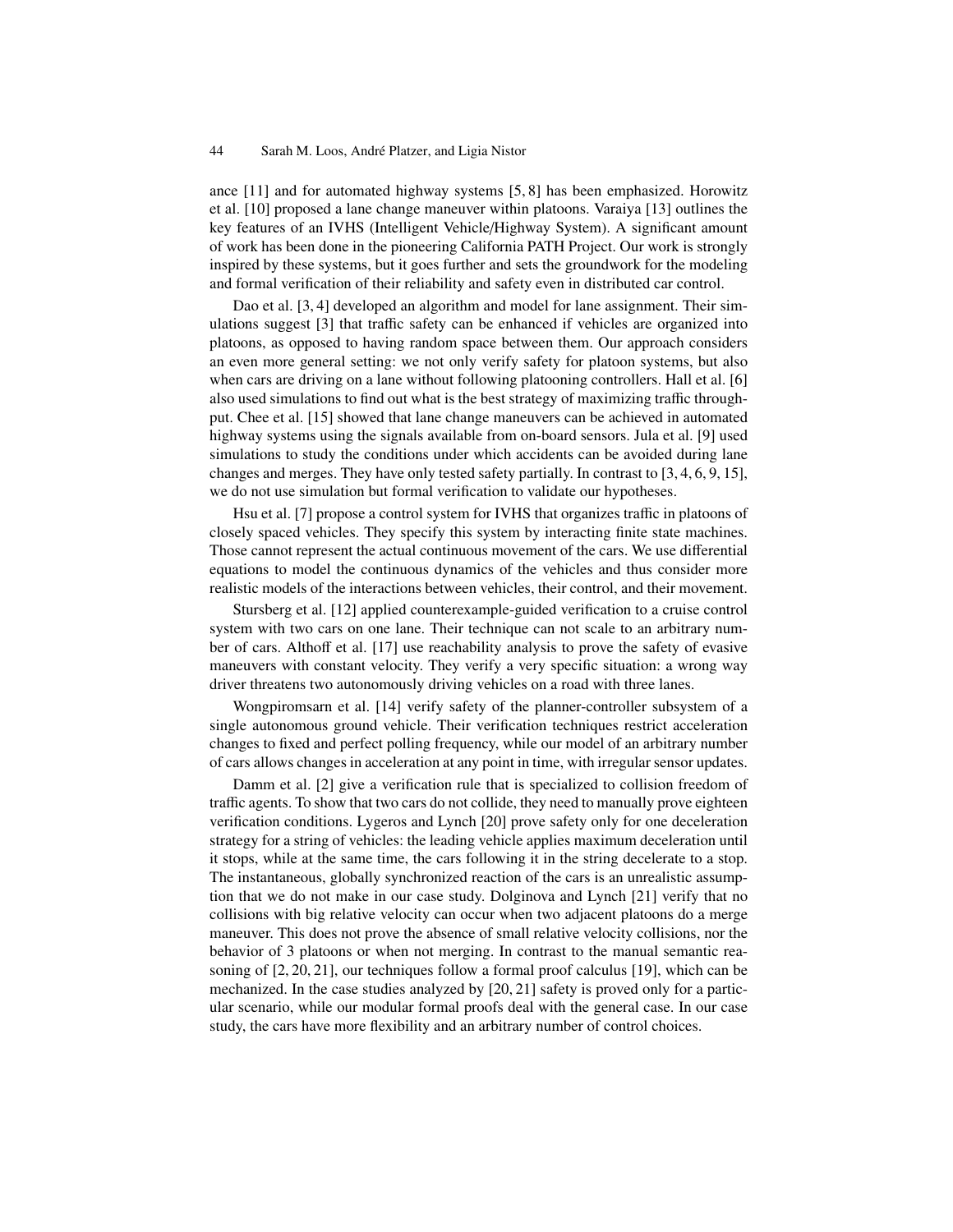Unlike  $[2, 12, 14, 17]$ , we prove safety for an arbitrary number of cars. Our techniques and results are more general than the case-specific approaches [2, 12, 14, 17, 20, 21], as we prove collision-freedom for any number of cars driving on any finite number of lanes. None of the previously cited papers have proved safety for distributed car control in which cars can dynamically enter the highway system, change lanes, and exit.

## 3 Preliminaries: Quantified Differential Dynamic Logic

Distributed car control systems are distributed hybrid systems, which we model by *quantified hybrid programs* (QHPs) [19]. QHPs are defined by the grammar  $(\alpha, \beta)$  are QHPs, θ a term, *<sup>i</sup>* a variable, *<sup>f</sup>* a function symbol, and *<sup>H</sup>* a formula of first-order logic):

 $\alpha, \beta$  ::=  $\forall i: C \ f(i) := \theta \mid \forall i: C \ f(i)' = \theta \& H \mid f(i) := * \mid ?H \mid \alpha \cup \beta \mid \alpha; \beta \mid \alpha^*$ 

The effect of *quantified assignment*  $\forall i : C$   $f(i) := \theta$  is an instantaneous discrete jump assigning  $\theta$  to  $f(i)$  simultaneously for all objects *i* of type *C*. Usually *i* occurs in  $\theta$ . The effect of *quantified differential equation*  $\forall i$  :  $C f(i)' = \theta \& H$  is a continuous evolution<br>where for all objects *i* of type  $C$  all differential equations  $f(i)' = \theta$  hold and (written & where, for all objects *i* of type *C*, all differential equations  $f(i)' = \theta$  hold *and* (written & for clarity) formula *H* holds throughout the evolution (the state remains in the region defor clarity) formula *H* holds throughout the evolution (the state remains in the region described by *H*). Usually, *i* occurs in  $\theta$ . Here  $f(i)'$  is intended to denote the derivative of the interpretation of the term  $f(i)$  over time during continuous evolution, not the derivative interpretation of the term  $f(i)$  over time during continuous evolution, not the derivative of  $f(i)$  by its argument *i*. For  $f(i)'$  to be defined, we assume f is an R-valued function symbol. The effect of the random assignment  $f(i) := *$  is to non-deterministically pick an arbitrary number or object (of type the type of  $f(i)$ ) as the value of  $f(i)$ .

The effect of *test* ?*H* is a *skip* (i.e., no change) if formula *H* is true in the current state and *abort* (blocking the system run by a failed assertion), otherwise. *Non-deterministic choice*  $\alpha \cup \beta$  is for alternatives in the behavior of the distributed hybrid system. In the *sequential composition*  $\alpha$ ;  $\beta$ , QHP  $\beta$  starts after  $\alpha$  finishes ( $\beta$  never starts if  $\alpha$  continues indefinitely). *Non-deterministic repetition*  $\alpha^*$  repeats  $\alpha$  an arbitrary number of times  $\geq 0$ .<br>For stating and proving properties of OHPs, we use *quantified differential dynamic* 

For stating and proving properties of QHPs, we use *quantified di*ff*erential dynamic logic* Qd*L* [19] with the grammar:

 $\phi, \psi \ ::= \theta_1 = \theta_2 \mid \theta_1 \ge \theta_2 \mid \neg \phi \mid \phi \land \psi \mid \forall i : C \phi \mid \exists i : C \phi \mid [\alpha] \phi \mid \langle \alpha \rangle \phi$ 

In addition to all formulas of first-order real arithmetic,  $OdL$  allows formulas of the form  $\lceil \alpha \rceil \phi$  with a OHP  $\alpha$  and a formula  $\phi$ . Formula  $\lceil \alpha \rceil \phi$  is true in a state  $\nu$  iff  $\phi$  is true in all states that are reachable from  $\nu$  by following the transitions of  $\alpha$ ; see [19] for details.

# 4 The Distributed Car Control Problem

Our approach to proving safety of a distributed car control system is to break the verification into modular pieces. In this way, we simplify what would otherwise be a very large and complex proof. The ultimate result of this paper is a formally verified model of any straight stretch of highway on which each car is following adaptive cruise control. On any highway, there will be an arbitrary number of lanes and an arbitrary number of cars, and the system will change while it runs when cars enter and leave the highway.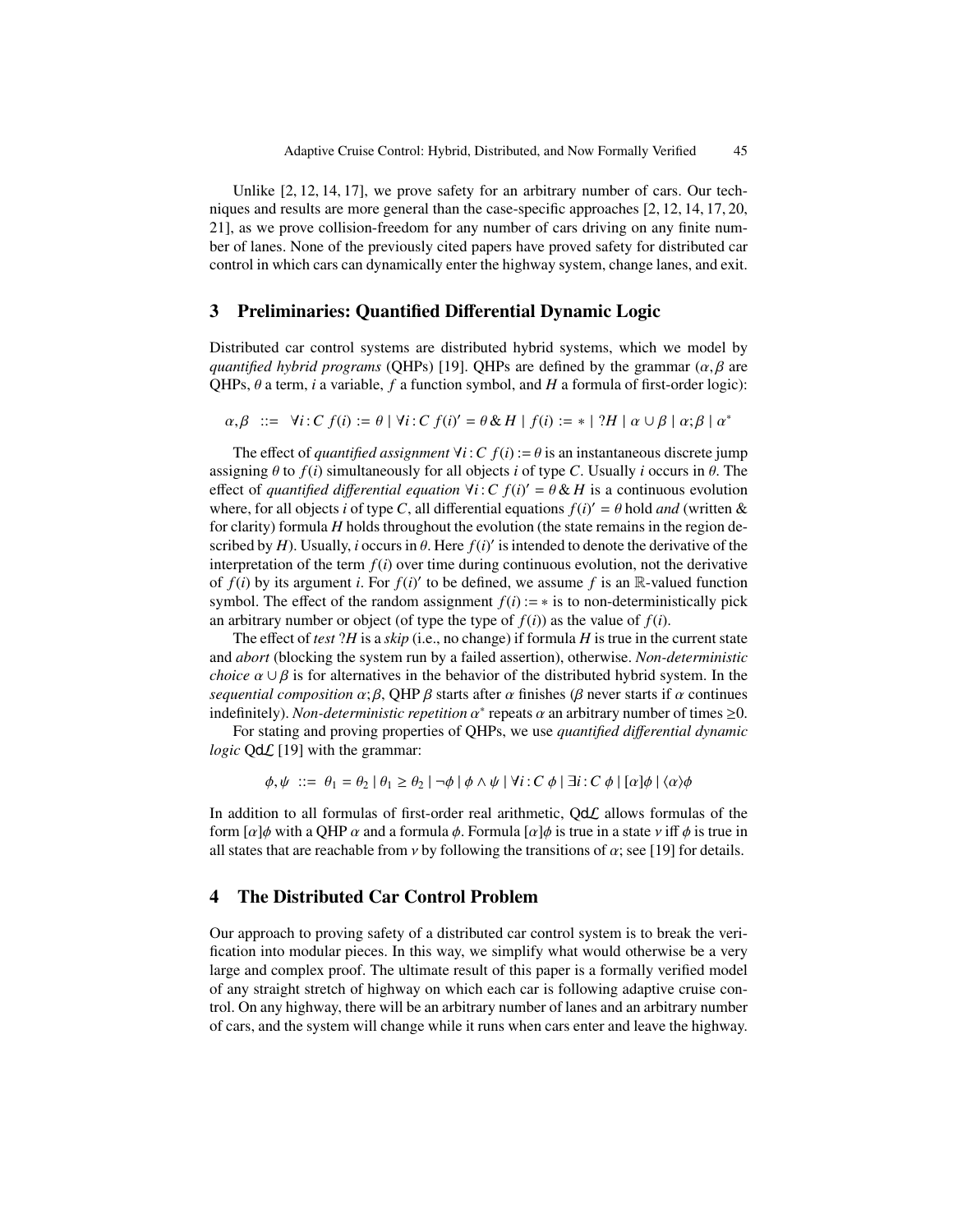This would be an incredibly complex system to verify if we were to tackle it at this level. Each lane has a group of cars driving on it. This group is constantly changing as cars weave in and out of surrounding traffic. Each car has a position, velocity, and acceleration, and must obey the laws of physics. On top of that, in order to ensure complete safety of the system, every car must be certain at all times that its control choices will not cause a collision anywhere else in the system at any time in the future.

These issues are compounded by the limits of the sensory and communications networks. On a highway that stretches hundreds of miles, we could not hope for any car to collect and analyze real-time data from every other car on the interstate. Instead, we must assume each car is making decisions based on its local environment, e.g., within the limitations of sensors, V2V and V2I communication, and real-time computation.



Fig. 1. Emergent highway collision risk

Additionally, once you split your system into reasonably local models, it is still difficult to reason about how these local groups of cars interact. For example, consider a local group of three cars for a lane change maneuver: the car changing lanes, and the two cars that will be ahead and behind it. It is tempting to signal the car ahead to speed up and the car behind to slow down in

order to make space for the car changing lanes. This is perfectly reasonable on the local level; however, Fig. 1 demonstrates a problem that appears when we attempt to compose these seemingly safe local cases into a global system. Two cars are attempting safe and legal lane changes simultaneously, but the car which separates the merging cars is at risk. The car in the middle simultaneously receives requests to slow down and speed up. It cannot comply, which could jeopardize the safety of the entire system.

To avoid complex rippling cases that could result in a situation similar to the one in Fig. 1, we organize our system model as a collection of hierarchical modular pieces. The smallest piece consists of only two cars on a single lane. We present a verification of this model in Sect. 5 and build more complex proofs upon it throughout the paper.

In Sect. 6, we prove that a lane with an arbitrary number of cars driven by any distributed homogeneous adaptive cruise control system is safe, assuming the system has been proved safe for two cars. We generate our own verified adaptive cruise control model for this system, but, due to the modular proof structure, it can be substituted with *any* implementation-specific control system which has been proved safe for two cars.

The verification of this one lane system, as well as the verification we present in Sect. 8 for a highway with multiple lanes, will hold independently with respect to the adaptive cruise control specifications. In Sect. 7, we look at the local level of a multilane highway system. We verify the adaptive cruise control for a single lane, where cars are allowed to merge in and out of the lane. Finally in Sect. 8, we compose the lane systems verified in Sect. 7 to provide a full verification of the highway system.

## 5 Local Lane Control

The local car dynamics problem that we are solving is: we have two cars on a straight lane that can accelerate, coast or brake and we want to prove that they will not collide.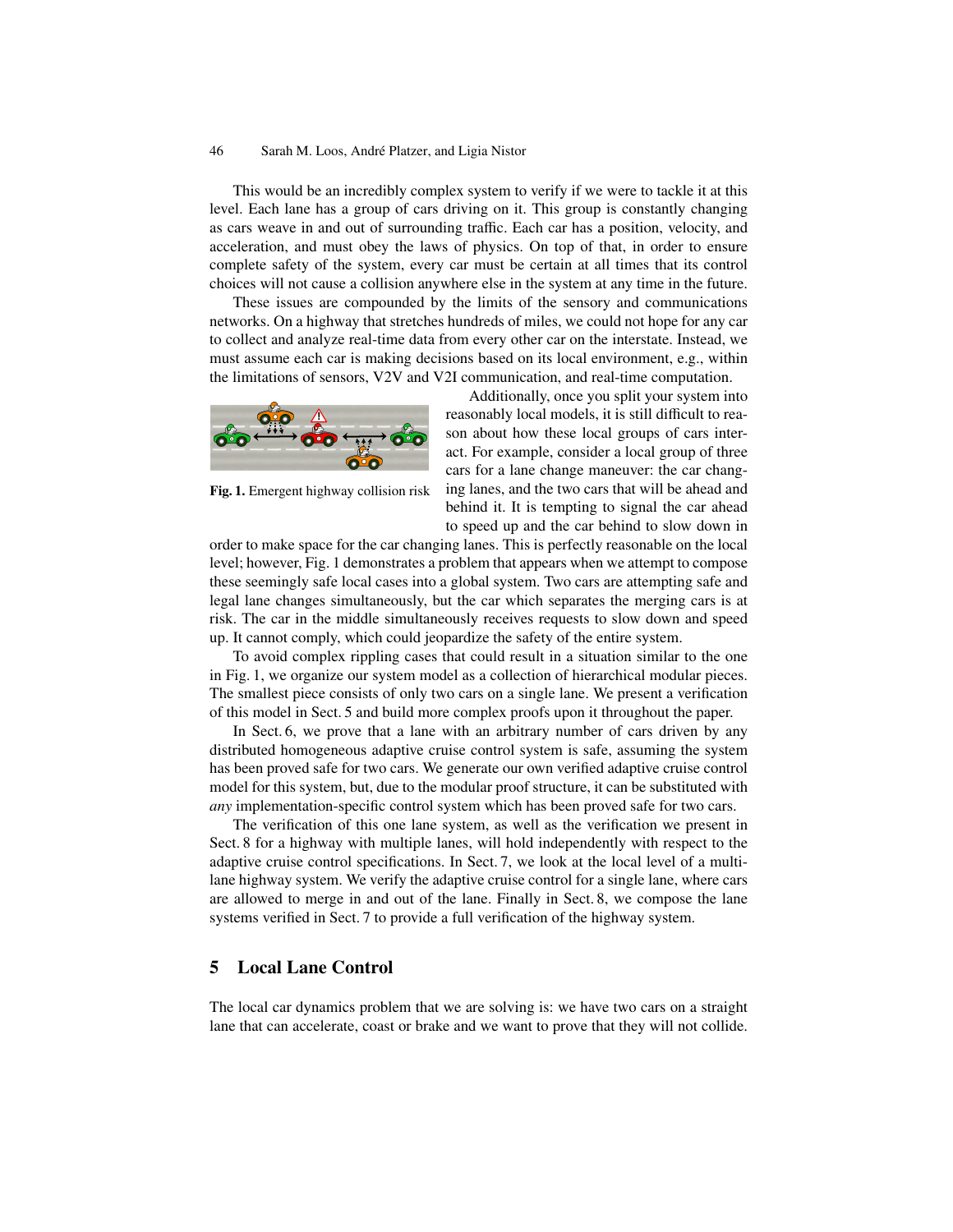This system contains complex physical controls as well as discrete and continuous dynamics, thus, is a hybrid system. Once the model for the local problem is verified, we will use it in a compositional fashion to prove safety for more complicated scenarios, such as multiple cars driving on a lane or on parallel lanes. We can apply modular composition because we have structured the models in a hierarchical order, we have found the right decomposition of the sub-problems and we have identified the right invariants.

Modeling We develop a formal model of the local car dynamics as a QHP. Each car has state variables that determine how it operates: position, velocity, and acceleration. For follower car  $f$ ,  $x_f$  represents its position,  $v_f$  its velocity, and  $a_f$  its acceleration (similarly for leader car  $\ell$ ).<br>The continuous dynamics for f are described by

The continuous dynamics for *f* are described by the following differential equation system:  $x'_f = v_f$ ,  $v'_f = a_f$ .<br>This is the ideal-world dynamics that is adequate for a This is the ideal-world dynamics that is adequate for a kinematic model of longitudinal lane maneuvers. The rate with which the position of the car changes is given by  $x'_{f}$ , i.e., the velocity. The velocity itself changes continuously according to the current acceleration  $a_f$ . We do not assume permanent control over the acceleration, but tolerate delays since sensor readings are not available continuously, control decisions may need time, and actuators may take time to react. For simplicity, though, we still assume that, once set, the acceleration  $a_f$  takes instant effect. We assume a global limit for the maximum acceleration and we denote it by  $A \geq 0$ . We assume that all cars have an emergency brake with a braking power between a maximum value *B* and a minimum value *b*, where  $B \ge b > 0$ . The two values have to be positive, otherwise the cars cannot brake. They may be different, however, because we cannot expect all cars to realize exactly the same emergency braking power and it would be unrealistic to build a system based on the assumption that all reactions are equal.



In Fig. 2, we see that leader  $\ell$  brakes unexpectedly at time *t*1 with its maximum braking power, −*B*. Unfortunately,  $f$  did not follow  $\ell$  at a safe distance, and so when

Fig. 2. Local car crash

sensor and network data finally inform  $f$  at time  $t^2$  that  $\ell$  is braking, it is already too late for *f* to prevent a collision. Although *f* applies its full braking power, −*b*, at time *t*2, the cars will inevitably crash at time  $t3$ . The same problem can happen if  $\ell$  brakes with −*b* and *f* brakes with −*B*. This example shows that control choices which look good early on can cause problems later. Adding cars to the system amplifies these errors.

We present the entire specification of the local lane control  $(11c)$ , consisting of the discrete control and the continuous dynamics, in Model 1. This system evolves over time, which is measured by a clock, i.e., variable *t* changing with slope  $t' = 1$  as in (8). The differential equation system (8) formalizes the physical laws for movement, which are restricted to the evolution domain (9). Neither human drivers nor driver assistance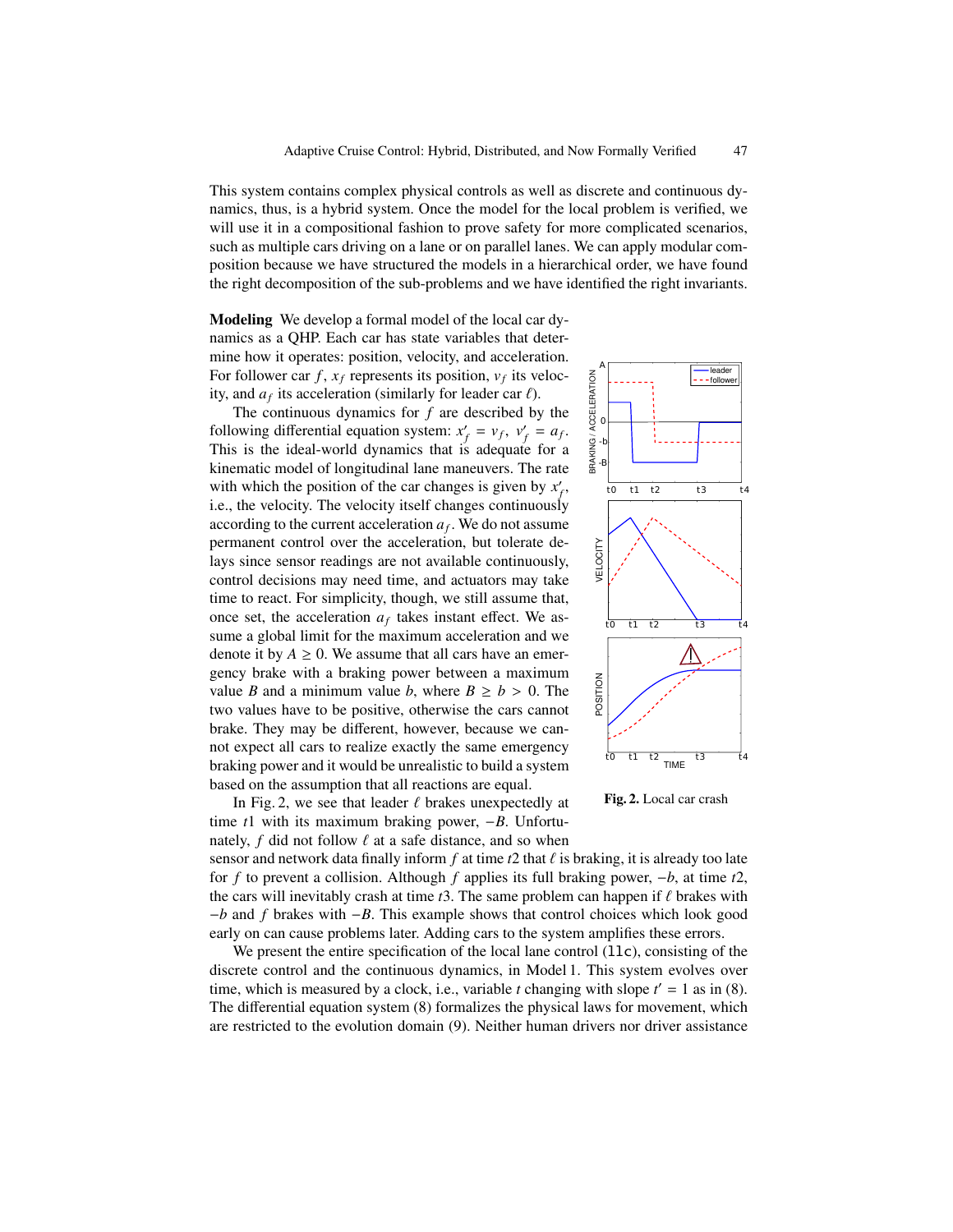| $\alpha$ T Even rance control (TTC)                                                                                                                                                                        |     |
|------------------------------------------------------------------------------------------------------------------------------------------------------------------------------------------------------------|-----|
| $11c \equiv (ctrl; dyn)^*$                                                                                                                                                                                 | (1) |
| $ctrl \equiv \ell_{ctrl}    f_{ctrl};$                                                                                                                                                                     | (2) |
| $\ell_{ctrl} \equiv (a_{\ell} \coloneqq *, ?(-B \le a_{\ell} \le A))$                                                                                                                                      | (3) |
| $f_{ctrl} \equiv (a_f \coloneqq *, ?(-B \le a_f \le -b))$                                                                                                                                                  | (4) |
| $\cup$ (?Safe <sub><math>\varepsilon</math></sub> ; $a_f \coloneqq *;$ ?( $-B \le a_f \le A$ ))                                                                                                            | (5) |
| $\cup$ $($ ? $(v_f = 0); a_f \coloneqq 0)$                                                                                                                                                                 | (6) |
| <b>Safe</b> <sub><math>\varepsilon \equiv x_f + \frac{v_f^2}{2h} + \left(\frac{A}{h} + 1\right) \left(\frac{A}{2}\varepsilon^2 + \varepsilon v_f\right) &lt; x_{\ell} + \frac{v_{\ell}^2}{2B}</math></sub> | (7) |
| $dyn \equiv (t := 0; x'_f = v_f, v'_f = a_f, x'_e = v_e, v'_e = a_e, t' = 1)$                                                                                                                              | (8) |
| & $v_f \geq 0 \land v_{\ell} \geq 0 \land t \leq \varepsilon$                                                                                                                                              | (9) |
|                                                                                                                                                                                                            |     |

Model 1 Local lane control (11c)

technology are able to react immediately and each vehicle or driver will have a specific reaction time. Therefore we have a constant parameter,  $\varepsilon$ , which serves as an upper bound on the reaction time for all vehicles. We verify car control for arbitrary values of  $\varepsilon$ . Cars can react as quickly as they want, but they can take no longer than  $\varepsilon$ .

The leading car is not restricted by the car behind, so it may accelerate, coast, or brake at will. In Model 1,  $a_\ell$  is first randomly assigned a real value, non-deterministically through (2). The model continues if  $a$ , is within the physical limits of the sen's huslical through (3). The model continues if  $a_\ell$  is within the physical limits of the car's brakes and engine, i.e. between -B and A. On the other hand,  $f$  depends on the distance to  $\ell$ and has a more restrictive set of possible moves. Car *f* can take some choices only if certain safety constraints about the distance and velocities are met.

Braking is allowed at all times, so a human driver may always override the automated control to brake in an emergency. In fact, braking is the only option if there is not enough distance between the cars for *f* to maintain its speed or accelerate. This is represented in (4), where there is no precondition for any force between −*B* and −*b*.

The second possibility, (5), is that there is enough distance between the two cars for *f* to take any choice. This freedom is only given when (7) is satisfied. If (7) holds, then  $\ell$ will still be safely in front of f until the controllers can react again (i.e., after they drive for up to  $\varepsilon$  time units), no matter how  $\ell$  accelerates or brakes. This distance is greater than the minimum distance required for safety if they both brake simultaneously. The  $\varepsilon$  terms in (7) add this extra distance to account for the possibility that  $f$  accelerates for time  $\varepsilon$  even when  $\ell$  decides to brake, which  $f$  may not notice until the next sensor update. These terms represent the distance traveled during one maximum reaction cycle of  $\varepsilon$  time units with worst-case acceleration  $A$ , including the additional distance needed to reduce the speed down to  $v_f$  again after accelerating with *A* for  $\varepsilon$  time units.

Now the third possibility. If *f* had previously chosen to brake by  $a_f = -b$  then the continuous evolution *dyn* cannot continue with the current acceleration choices below velocity  $v_f = 0$  due to constraint (9). Thus, we add the choice (6) saying that the car may always choose to stand still at its position if its velocity is 0 already.

The two cars can repeatedly choose from the range of legal accelerations. This nondeterministic repetition is represented by operator <sup>∗</sup> in (1). The controllers of the two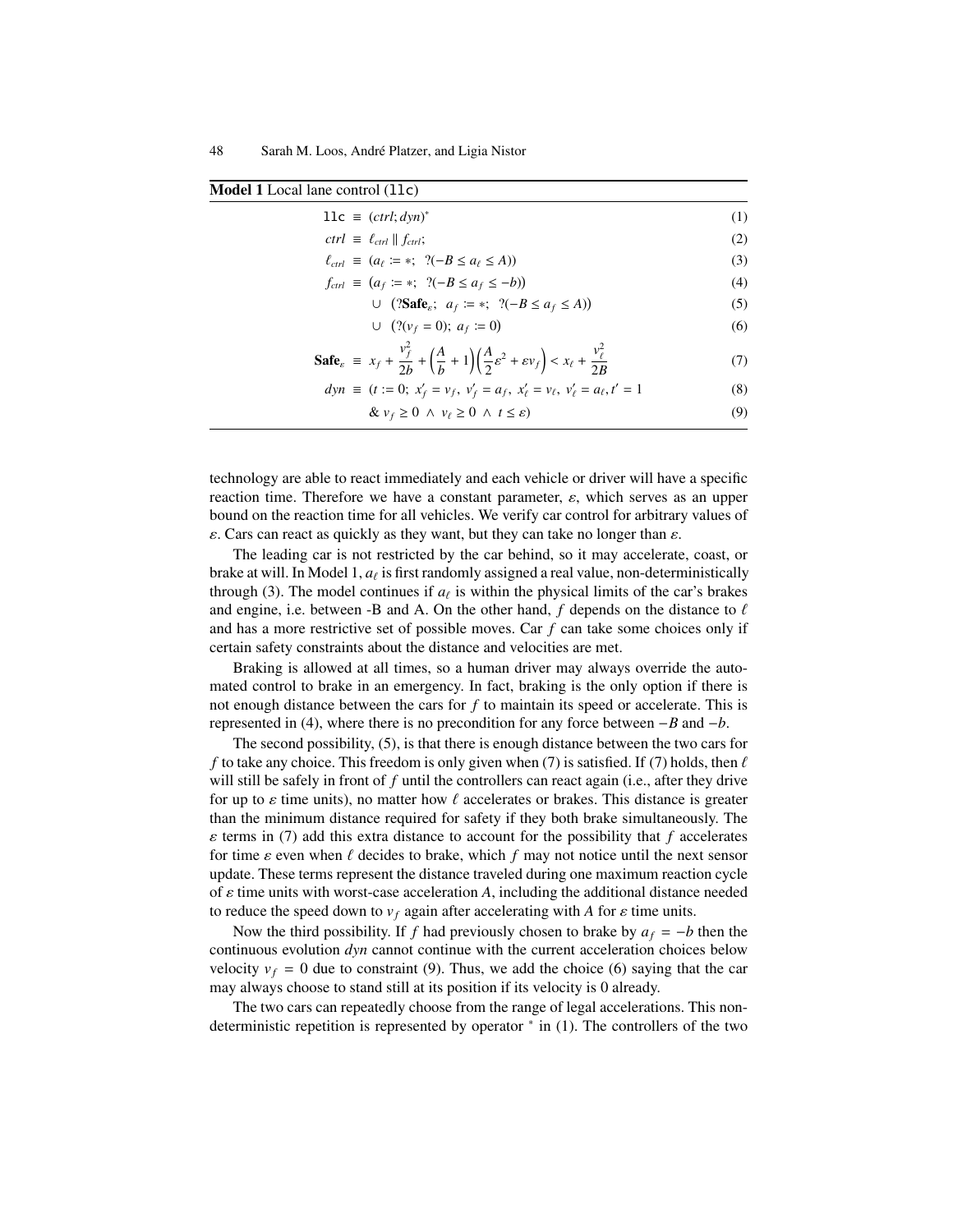cars operate in parallel as seen in (2). Notice that the controllers are independent with respect to read and write variables (which also makes sense for implementation purposes), so in this case, parallel (||) is equivalent to sequential composition (;).

Verification To verify the local lane control problem modeled in Sect. 5, we use a formal proof calculus for  $QdL$  [19]. In the local lane control problem, we want  $f$  to be safely behind  $\ell$  at all times. To verify that a collision is not possible, we show that there is always a reasonable distance between  $\ell$  and  $f$ ; enough distance that if both cars brake instantly, the cars would not collide. We verify this property for all times and under any condition which the system can run, so if a car can come so close to another car that even instant braking would not prevent a crash, the system is already unsafe.

For two cars *f* and *l*, we have identified the following crucial relation ( $f \ll l$ ), i.e., follower  $f$  is *safely behind* leader  $\ell$ :

$$
(f \ll \ell) \equiv (x_f \leq x_\ell) \land (f \neq \ell) \rightarrow \left(x_f < x_\ell \land x_f + \frac{v_f^2}{2b} < x_\ell + \frac{v_\ell^2}{2B} \land v_f \geq 0 \land v_\ell \geq 0\right)
$$

If  $(f \ll \ell)$  is satisfied, then f has a safe distance from  $\ell$ . The formula states that, if  $\ell$  is the leading car (i.e.,  $x_f \le x_\ell$  for different cars  $f \ne \ell$ ), then the leader must be strictly ahead of the follower, and there must be enough distance between them such that the follower can stop when the leader is braking. Also both cars must be driving forward.

The safe distance formula ( $f \ll \ell$ ) is the most important invariant. The system must satisfy it at all times to be verified. This is not to be confused with the definition of **Safe**<sub> $\varepsilon$ </sub> in the control, which must foresee the impact of control decisions for the future of  $\varepsilon$  time. For simplicity, these formulas do not allow cars to have non-zero length; however, adding the car length to  $x_f$  would eliminate this requirement.

**Proposition 1** (Safety of local lane control 11c). If car f is safely behind car  $\ell$  initially, then the cars will never collide while they follow the llc control model; there*fore, safety of*  $\text{llc}$  *is expressed by the provable formula:*  $(f \ll \ell) \rightarrow [\text{llc}](f \ll \ell)$ 

We proved Proposition 1 using KeYmaera, a theorem prover for hybrid systems (proof files available online [22]). A proof sketch is presented in [23, Appendix A.1].

### 6 Global Lane Control



In Sect. 5 we show that a system of two cars is safe, which gives a local version of the problem to build upon. However, our goal is to prove safety for a whole highway of high-speed vehicles. The next step toward this goal is to verify safety for a single lane of *n* cars, where *n* is arbitrary and finite, and the ordering of the cars is fixed (i.e., no car can pass another). Each

car follows the same control we proved safe for two cars in Sect. 5, but adding cars to the system and making it distributed has introduced new risks. It is now necessary to show, for example, if you are driving along and the car in front of you slows while the car behind simultaneously accelerates, you won't be left sandwiched between with no way to avoid a collision (as in Fig. 3).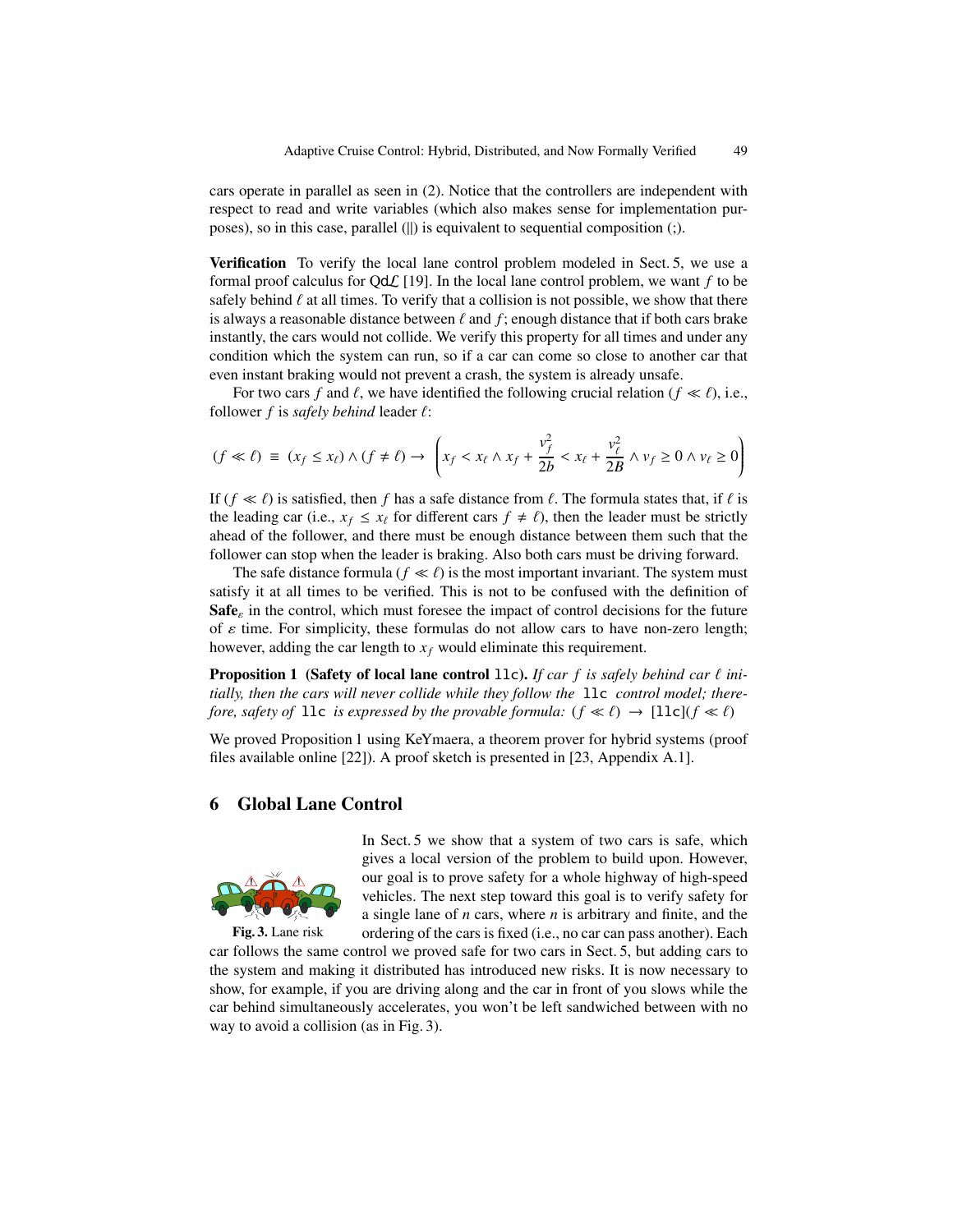| <b>Model 2</b> Global lane control $(q1c)$                                                                                                                                                                |      |
|-----------------------------------------------------------------------------------------------------------------------------------------------------------------------------------------------------------|------|
| $qlc \equiv (ctrl^n; dyn^n)^*$                                                                                                                                                                            | (10) |
| $ctrln \equiv \forall i : C (ctrl(i))$                                                                                                                                                                    | (11) |
| $ctrl(i) \equiv (a(i) := *; ?(-B \le a(i) \le -b))$                                                                                                                                                       | (12) |
| ∪ (?Safe <sub>s</sub> ( <i>i</i> ); $a(i) := *$ ; ?(-B ≤ $a(i) \le A$ ))                                                                                                                                  | (13) |
| $\cup$ $($ ? $(v(i) = 0); a(i) := 0)$                                                                                                                                                                     | (14) |
| <b>Safe</b> <sub><math>\varepsilon\equiv x(i) + \frac{v(i)^2}{2b} + \left(\frac{A}{b} + 1\right)\left(\frac{A}{2}\varepsilon^2 + \varepsilon v(i)\right) &lt; x(L(i)) + \frac{v(L(i))^2}{2B}</math></sub> | (15) |
| $dyn^{n} \equiv t := 0$ ; $\forall i : C (dyn(i), t' = 1 \& v(i) \ge 0 \land t \le \varepsilon)$                                                                                                          | (16) |
| $dyn(i) \equiv x'(i) = v(i), v'(i) = a(i)$                                                                                                                                                                | (17) |

Modeling Because we are now looking at a lane of cars, our model will require additional features. First, we will need to represent the position, velocity, and acceleration of each car. If these variables were represented as primitives, the number of variables would be large and difficult to handle. Using only primitive variables, we cannot verify a system for any arbitrary number of cars, i.e., we could verify for, say, 5 cars, but not for any *n* cars. Therefore, we give each car an index, *i*, and use first-order variables  $x(i)$ ,  $v(i)$ , and  $a(i)$  to refer to the position, velocity and acceleration of car *i*. With these first-order variables, our verification applies to a lane of any number of cars.

Of course, the cars are all driving along the road at the same time, so we evolve the positions of the cars simultaneously along their differential equations. The acceleration,  $a(i)$ , of all cars is also set simultaneously in the control. We need notation for this parallel execution, so we use the universal quantifier  $(\forall)$  in the definition of the overall control and continuous dynamics (see (11) and (16) in Model 2). The control of all cars in the system is defined by  $ctrl^n$  (11). This says that for each car *i*, we execute  $ctrl(i)$ . This control is exactly the control defined in Sect. 5 - under *any* conditions the car may brake (12); if the car is safely following its leader, it may choose any valid acceleration between  $-b$  and *A* (13); and if the car is stopped, it may remain stopped (14). There are only two distinctions between the control introduced in glc and the control used in llc described in Sect. 5. First, we change primitive variables to first-order variables. Second, with so many cars in the system, we have to determine which car is our leader.

It is vital that every car be able to identify, through local sensors or V2V/V2I communication networks, which car is directly in front of it. It is already assumed that the sensor and communication network is guaranteed to give accurate updates to every car within time  $\varepsilon$ . We now also make the reasonable assumption that with each update, every car is able to identify which car is directly ahead of it in its lane. This may be a bit tricky if the car only has sensor readings to guide it, but this assumption is reasonable if all cars are broadcasting their positions (and which lane they occupy in the case of multiple lanes). For some car *i*, we call the car directly ahead of it *L*(*i*), or the *leader of car i*. More formally, we assume the following properties about *L*(*i*):

*L*(*i*) = *j* ≡ *x*(*i*) ≤ *x*(*j*) ∧  $\forall k : C \setminus \{i, j\}$  (*x*(*k*) ≤ *x*(*i*) ∨ *x*(*j*) ≤ *x*(*k*))  $(i \ll L(i)) \equiv \forall j : C((L(i) = j) \rightarrow (i \ll j))$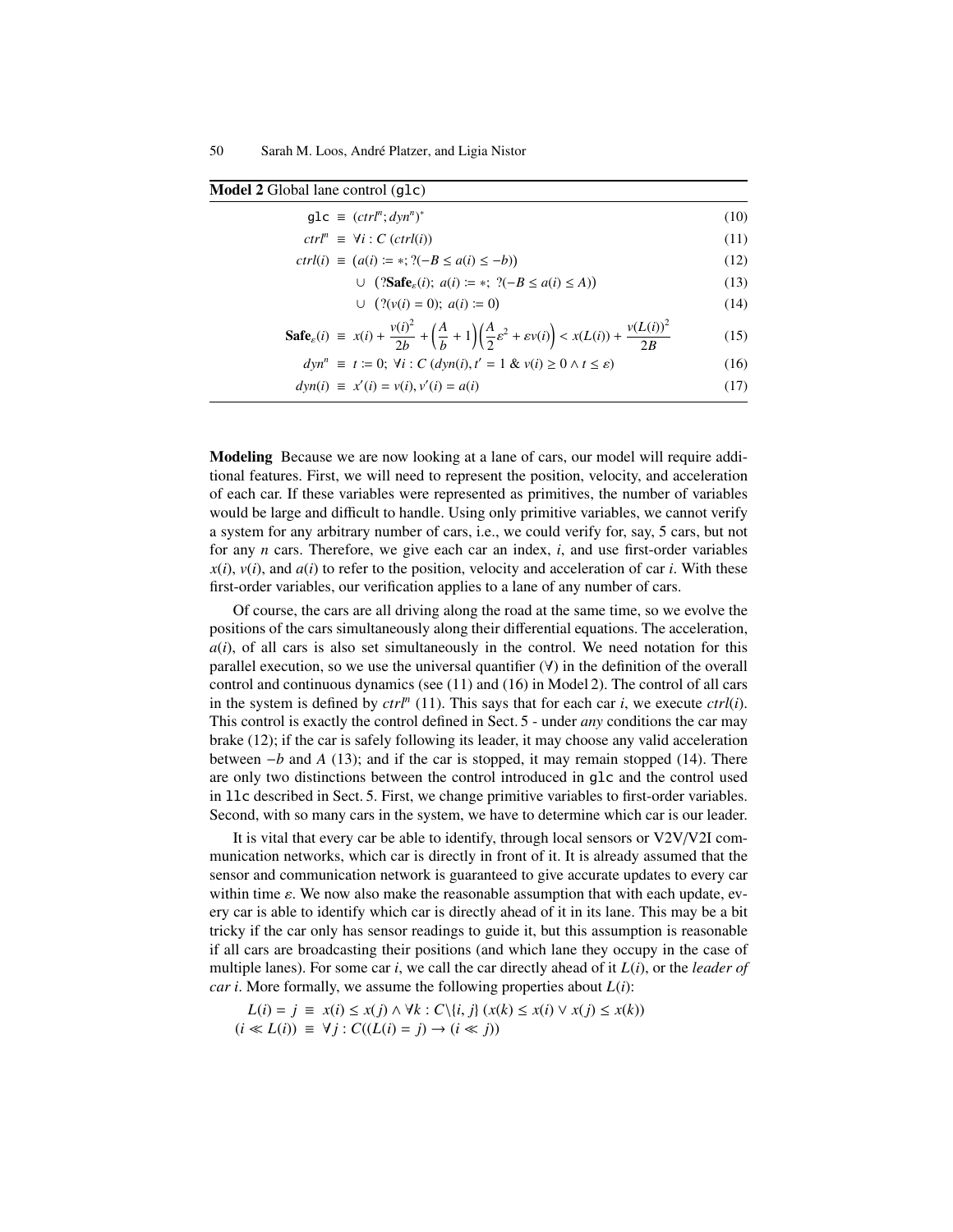The equation  $L(i) = j$  is expanded to mean that the position of *j* must be ahead of the position of *i*, and there can be no cars between. The second formula states that for a car, *i*, to be safely behind its leader, denoted  $(i \ll L(i))$ , we require that *i* should be safely behind any car which fulfills the requirements of the first equation. At the end of the finite length lane, we position a stationary car.

The constraint  $\text{Safe}_\varepsilon$  from Sect. 5 has been updated to a first-order variable as well (15). It now uses  $L(i)$  to identify which car is directly ahead of car  $i$ , and then determines if *i* is following safely enough to accelerate for  $\varepsilon$  time. This constraint is applied to all cars in the system when the individual controls set acceleration.

The continuous dynamics are the same as those described in Sect. 5, but with the added dynamics of the other cars in the system (16). Once *a*(*i*) has been set for all cars by *ctrl<sup>n</sup>* (11), each car evolves along the dynamics of the system for no more than  $\varepsilon$  time<br>(maximum reaction time). The position of each car evolves as the second derivative of (maximum reaction time). The position of each car evolves as the second derivative of the acceleration set by the control (17). The model requires that the cars never move backward by adding the constraint  $v(i) \geq 0$ . We still have a global time variable, *t*, that is introduced in the definition of  $dyn<sup>n</sup>$  (16). Since  $t' = 1$ , all cars evolve along their respective differential equations in an absolute timeframe. Note that *t* is never read by the controller, thus, glc has no issues with local clock drift.

We model all cars in the system as repeatedly setting their accelerations as they synchronously receive sensor updates (11) and following the continuous dynamics (16). When put together and repeated non-deterministically with the <sup>∗</sup> operator, these QHPs form the glc model (10) for global lane control. The glc model is easy to implement since each car relies on local information about the car directly ahead. Our online supplementary material shows a demo of an implementation of this model [22].

Verification Now that we have a suitable model for a system of *n* cars in a single lane, we identify a suitable set of requirements and prove that our model never violates them. In Sect. 5, since there were only two cars on the road, it was sufficient to show that the follower car was safely behind its leader at all times. However, in this model it is not enough to only ensure safety for each car and its direct leader. We must also verify that a car is safely following all cars ahead – each car has to be safely behind its leader, and the leader of its leader, and the car in front of that car, and so on.

For example, suppose there were a long line of cars following each other very closely (they could, for instance, be in a platoon). If the first car brakes, then one-by-one the cars behind each react to the car directly in front of them and apply their brakes. In some models, it would be possible for these reaction delays to add up and eventually result in a crash [24]. Our model is not prone to this fatal error, because our controllers are explicitly designed to tolerate reaction delays. Each car is able to come to a full stop no matter what the behavior of the cars in front of it (so long as all cars behave within the physical limits of their engines and brakes). To show this, we must verify that under the system controls every car is always safely behind all cars ahead until the lane ends. We do this by first defining *transitive leaders*, *L* ∗ (*i*) as follows:

 $(i \ll L^*(i)) \equiv [k := i; (k := L(k))^*](i \ll k)$ 

The QHP,  $k := i$ ;  $(k := L(k))$ <sup>\*</sup>, continually redefines k to be the next car in the lane (until the lane ends). Because this QHP is encapsulated in [ ], all states that are reachable in the program must satisfy the formula  $(i \ll k)$ . In other words, starting with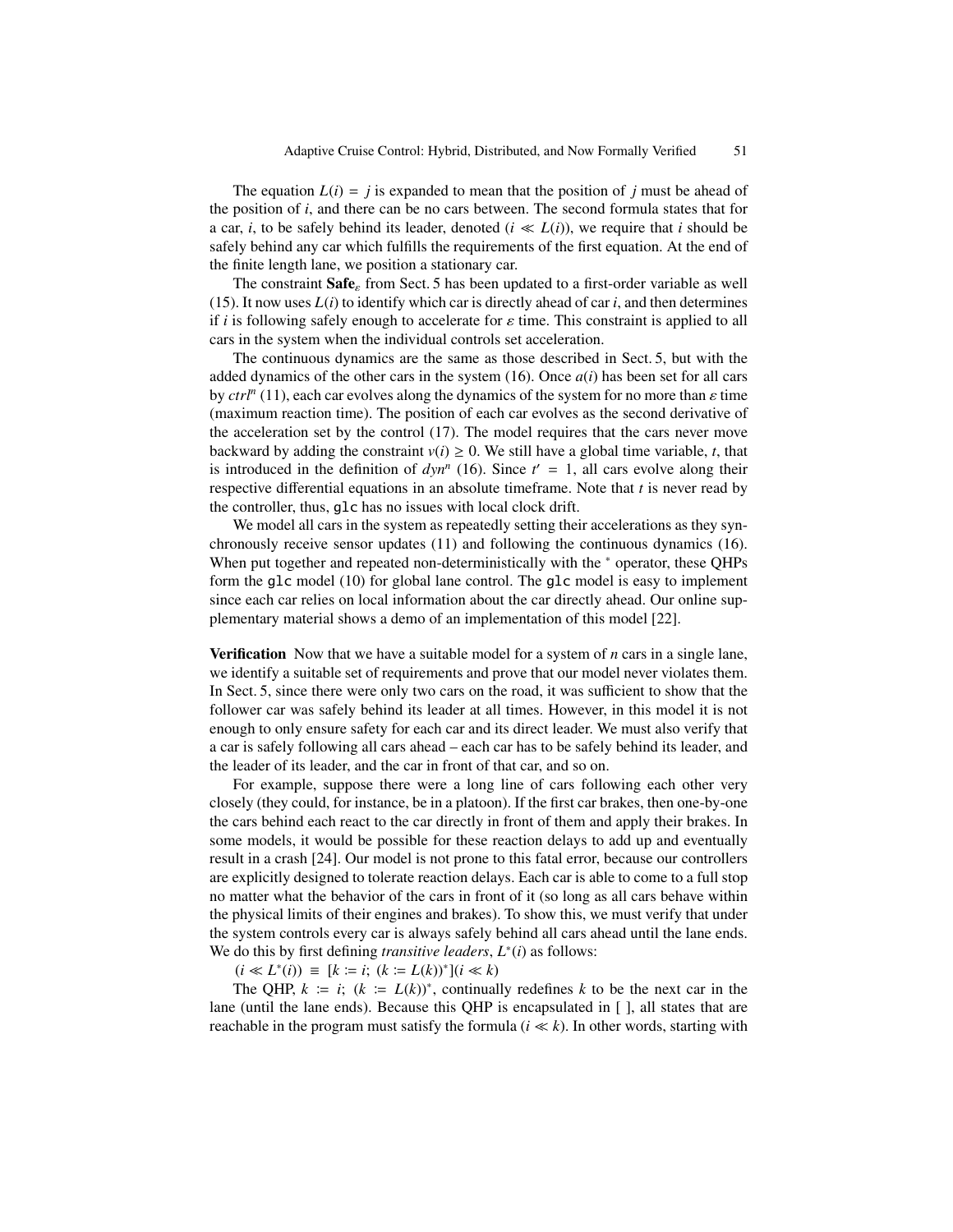$(k \equiv i)$ , we check that *i* is safely behind *k*, or  $(i \ll i)$ . Next,  $k \equiv L(k)$ , so  $k \equiv L(i)$ , and we prove that *i* is safely behind  $k$ :  $(i \ll L(i))$ . Then we redefine k to be its leader again ( $k := L(k)$ ), and we check that *i* is safely behind  $k: (i \ll L(L(i)))$ . This check is continued indefinitely: ( $i \ll L(L(... L(i))))$ ). Hence the notation, ( $i \ll L^*(i)$ ).

Proposition 2 (Safety of global lane control glc). *For every configuration of cars in which each car is safely following the car directly in front of it, all cars will remain in a safe configuration (i.e., no car will ever collide with another car) while they follow the distributed control. This is expressed by the following provable formula:*  $\forall i$  :  $C(i \ll L(i))$  → [glc]( $\forall i$  :  $C(i \ll L^*(i))$ )

*This means that as the cars move along the lane, every car in the system is safely following all of its transitive leaders.*

Using Gödel's generalization rule, our proof for a lane of cars splits immediately into two branches: one which relies on the verification of the control and dynamics in the local, two car case, and one which verifies the rest of the system. These two branches are independent, and furthermore, the control and dynamics of the cars are only expanded in the verification of the local model. This is good news for two reasons. First, it keeps the resulting proof modular, which makes it possible to verify larger and more complex systems. Second, if the control or dynamics of the model are modified, only an updated verification of safety for two cars will be needed to verify the new model for the whole system. Proof details are available in [23, Appendix A.2].

## 7 Local Highway Control

In Sect. 6, we verified an automated control system for an arbitrary, but constant, number of cars on a lane. Later, we will put lots of these lanes together to model highway traffic. In our full highway model, cars will be able to pass each other, change lanes, and enter or leave the highway. We first study how this full system behaves from the perspective of a single lane. When a car changes into or out of that lane, it will look like a car is appearing or disappearing in the middle of the lane: in front of and behind existing cars. Now it is crucial to show that these appearances and disappearances are safe.

If a new car cuts into the lane without leaving enough space for the car behind it, it could cause an accident. Furthermore, when two cars enter the lane simultaneously, if there are several cars between them, we must prove that there will not be a ripple effect which causes those cars between to crash (also see Fig. 1). Faithful verification must apply to all kinds of complex maneuvers and show safety for all cars in the system, not just those involved locally in one maneuver.

Our verification approach proves separate, modular properties. This allows us to compose these modular proofs and verify collision freedom for the entire system for any valid maneuver, no matter how complex, even multiple maneuvers at different places.

Modeling We have additional challenges in modeling this new system where cars can appear and disappear dynamically. First of all, in previous sections we have used ∀*i* : *C* to mean "for all cars in the system." We will now abuse this notation and take it to mean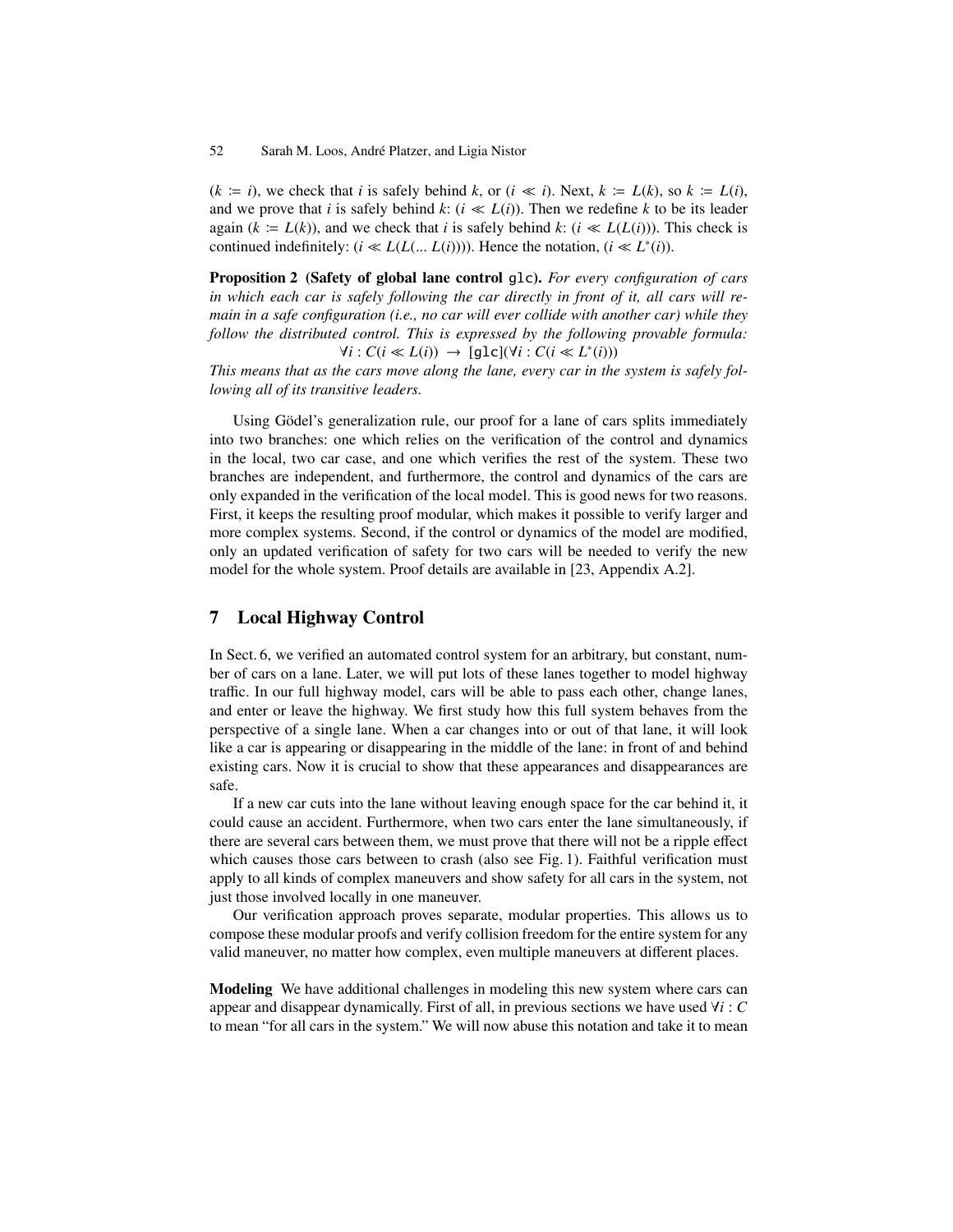| <b>Model 3</b> Local highway control (lhc)                                                                            |      |
|-----------------------------------------------------------------------------------------------------------------------|------|
| $\Delta$ hc $\equiv$ (delete <sup>*</sup> ; create <sup>*</sup> ; ctrl <sup>n</sup> ; dyn <sup>n</sup> ) <sup>*</sup> | (18) |
| create $\equiv n := new$ ; $?((F(n) \ll n) \land (n \ll L(n)))$                                                       | (19) |
| $(n := new) \equiv n := *; ?(\mathsf{E}(n) = 0); \mathsf{E}(n) := 1$                                                  | (20) |
| $(F(n) \ll n) \equiv \forall j : C (L(j) = n \rightarrow (j \ll n))$                                                  | (21) |
| $delete \equiv n := *$ ; $?(E(n) = 1)$ ; $E(n) := 0$                                                                  | (22) |

"for all cars which currently exist on this lane." (In our formal proof we use an actualist quantifier to distinguish between these situations. This technique is described in detail in another paper [19].) Secondly, our model must represent what physical conditions in the lane must be met before a car may disappear or appear safely. And finally, the model must be robust enough to allow disappearances and appearances to happen throughout the evolution of the system (i.e., a car may enter or leave the lane at any time).

Recall that a car, *n*, has three real values: position, velocity and acceleration. Now that cars can appear and disappear, we add a fourth element: existence. The existence field is just a bit that we flip on  $(E(n) := 1)$  when the car appears and flip off  $(E(n) := 0)$ when the car disappears.

When we create a new car, *n*, we start by allowing the car to be anything. This can be written in dynamic logic as a random assignment  $n \geq *$ . Of course, when we look at the highway system as a whole, we won't allow cars to pop out of thin air onto the lane. This definition can be restricted to cars which already exist on an adjacent lane. However, since the choice of ∗ is non-deterministic, we are verifying our model for all possible values of *n*. This means that the verification required for an entire highway system will be a subset of the cases covered by this model of a single lane. Because  $n := *$  allows *n* to be any car, one that exists on the lane or one that doesn't, we first must check that this "new" car isn't already on the lane. If it doesn't exist, i.e.  $?(\mathsf{E}(n) = 0)$ , then we can flip our existence bit to on and it will join the existing cars on this lane (20).

Now that we have defined appearance, we can define its dual: disappearance. We delete cars by choosing a car, *n*, non-deterministically, checking that it exists, and then flipping that bit so that it no longer exists on this lane (22). After a delete, notice that while the car ceases to exist physically on our lane, we are still able to refer to it in our model and verification as car  $n - a$  car that used to be in the lane.

A car may leave the lane at any time (assuming there is an adjacent lane which it can move into safely), but it should only be allowed to enter the lane if it is safely between the car that will be in front of it and the car that will be behind it. Because of this, when creating a car in the lane, our model will check that the car is safely between the car in front and behind. If we have a test which follows a creation of a new car, as in our definition of *create* in (19), a new car will only appear if the test succeeds. The formula  $(F(i) \ll i)$  evaluates to true if car *i* is safely ahead of the car behind it. This is the dual of  $(i \ll L(i))$ . We define this formally in terms of  $(i \ll L(i))$  as shown in (21).

The lhc model is identical to the glc model in Sect. 6, but at the beginning of each control cycle it includes zero or more car *delete*s or *create*s as shown by *delete*<sup>∗</sup> and *create*<sup>∗</sup> in (18). It is important to note that the verification will include interleaving and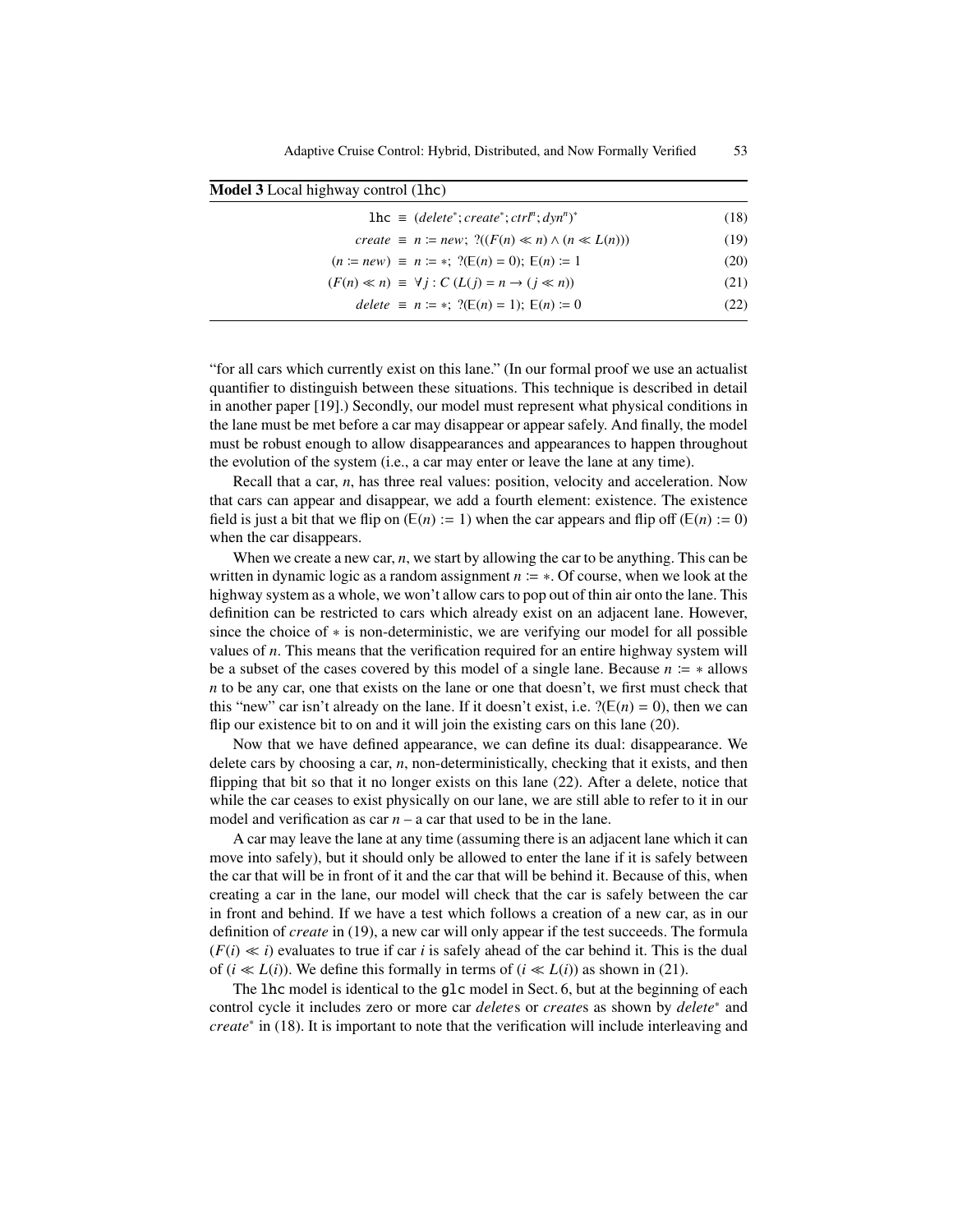simultaneous *create*s and *delete*s since the continuous dynamics (*dyn<sup>n</sup>* ) are allowed to evolve for zero time and start over immediately with another *delete* and *create* cycle.

Verification Now that we have a model for local highway control, we have to describe a set of requirements that we want the model to satisfy in order to ensure safety. These requirements will be identical to the requirements necessary in the global lane control. We want to show that every car is a safe distance from its transitive leaders:  $\forall i: C(i \ll L^*(i))$ . Because these requirements are identical to those presented in Proposition 2, the statement of Proposition 3 is identical except for the updated model.

Proposition 3 (Safety of local highway control lhc). *Assuming the cars start in a controllable state (i.e. each car is a safe distance from the car in front of it), the cars may move, appear, and disappear as described in the (*lhc*) model, then no cars will ever collide. This is expressed by the following provable formula:*  $∀i: C(i \ll L(i)) \rightarrow [1hc]∀i: C(i \ll L^*(i))$ 

We keep the proof of Proposition 3 entirely modular just as we did in the previous

section for Proposition 2. The proof is presented in [23, Appendix A.3].

## 8 Global Highway Control

So far, we have verified an automated car control system for cars driving on one lane. A highway consists of multiple lanes, and cars may change from one lane to the other. Just because a system is safe on one lane does not mean that it would operate safely on multiple lanes. When a car changes lanes, it might change from a position that used to be safe for its previous lane over to another lane where that position becomes unsafe. Lane change needs to be coordinated and not chaotic. We have to ensure that multiple local maneuvers cannot cause global inconsistencies and follow-up crashes; see Fig. 1.

Modeling The first aspect we need to model is which lane is concerned. The quantifier ∀*i* : *C*, which in Sect. 7 quantified over "all cars which exist on the lane", now needs to be parametrized by the lane that it is referring to. We use the notation  $\forall i : C_i$  to quantify over all cars on lane *l*. Likewise, instead of the existence function <sup>∃</sup> (*i*), we now use  $E(i, l)$  to say whether car *i* exists on lane *l*. A car could exist on some *l* but not on others  $\Delta$  car can exist on multiple lanes at once if its wheels are on different lanes (e.g. others. A car can exist on multiple lanes at once if its wheels are on different lanes (e.g., when crossing dashed lines). We use subscripted  $ctrl_l^m$ ,  $dyn_l^n$ ,  $L_l(i)$ ,  $L_l^*(i)$  etc. to denote variants of  $ctrl_l^m$ ,  $dw_l^n$ ,  $L(i)$ , in which all quantifiers refer to lang *l*. Similarly, we variants of  $ctrl^n$ ,  $dyn^n$ ,  $L(i)$ ,  $L^*(i)$  in which all quantifiers refer to lane *l*. Similarly, we write  $\forall l \in \mathcal{L} t$  ctrl<sup>*m*</sup> for the OHP running the controllers of all cars on all lanes at once write  $\forall l: L \text{ } \text{ }ctrl_l^m$  for the QHP running the controllers of all cars on all lanes at once.

In addition to whatever a car may do in terms of speeding up or slowing down, lane change corresponds to a sequence of changes in existence function  $E(i, l)$ . A model<br>for an instant switch of car *i* from lane *l* to lane *l'*, would correspond to  $E(i, l) = 0$ . for an instant switch of car *i* from lane *l* to lane *l'* would correspond to  $E(i, l) := 0$ ;<br> $E(i, l') := 1$  i.e., disappearance from *l* and subsequent appearance on *l'*. This is mostly  $E(i, l') := 1$ , i.e., disappearance from *l* and subsequent appearance on *l'*. This is mostly for adjacent lanes  $l' = l + 1$  but we allow arbitrary lanes *l l'* to capture highways with for adjacent lanes  $l' = l \pm 1$ , but we allow arbitrary lanes *l*,  $l'$  to capture highways with complex topology. Real cars do not change lanes instantly of course. They gradually complex topology. Real cars do not change lanes instantly, of course. They gradually move from one lane over to the other while (partially) occupying both lanes simultaneously for some period of time. This corresponds to the same car existing on multiple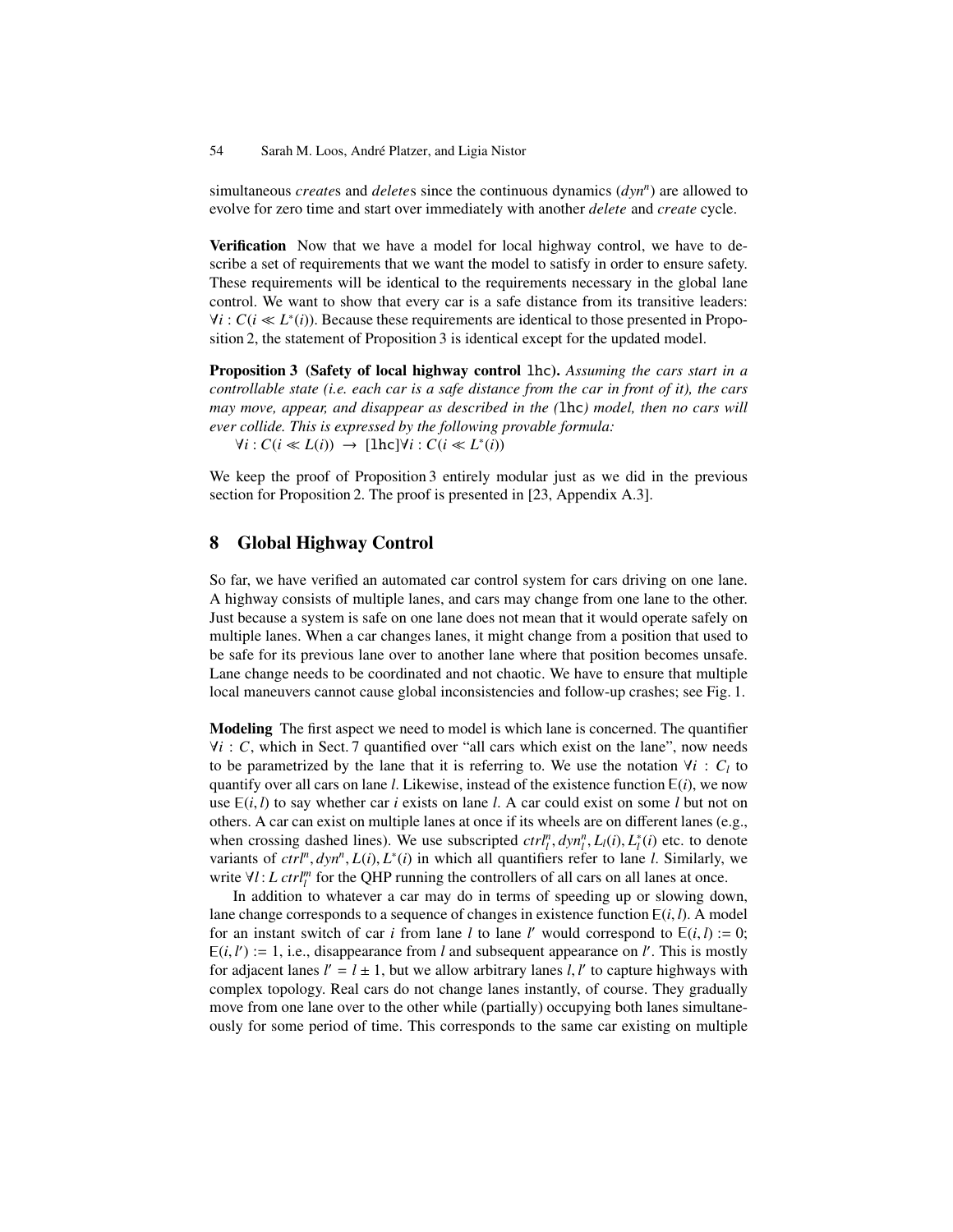lanes for some time (studying the actual local curve dynamics is beyond the scope of this paper, but benefits from our modular hierarchical proof structure).

Gradual lane change is modeled by an appearance of *i* on the new lane ( $E(i, l') := 1$ )<br>on the lane change starts, then a period of simultaneous existence on both lanes while when the lane change starts, then a period of simultaneous existence on both lanes while the car is in the process of moving over, and then, eventually, disappearance from the old lane  $(E(i, l)) := 0$ ) when the lane change has been completed and the car occupies no<br>part of the old lane anymore. Consequently, gradual lane change is over-approximated part of the old lane anymore. Consequently, gradual lane change is over-approximated by a series of deletes from all lanes (∀*l* : *L delete*<sup>∗</sup> *l* ) together with a series of appearances on all lanes (∀*l* : *L new*<sup>∗</sup> *l* ). Global highway control with multiple cars moving on multiple lanes and non-deterministic gradual lane changing can be modeled by QHP:

 $ghc \equiv (\forall l : L \text{ delete}_l^*; \forall l : L \text{ new}_l^*; \forall l : L \text{ ctrl}_l^n; \forall l : L \text{ dyn}_l^n)^*$ 

Verification Global highway control ghc is safe, i.e., guarantees collision freedom for multi-lane car control with arbitrarily many lanes, cars, and gradual lane changing.

Theorem 1 (Safety of global highway control ghc). *The global highway control system (*ghc*) for multi-lane distributed car control is collision-free. This is expressed by the provable formula:*

$$
\forall l: L \forall i: C_l(i \ll L_l(i)) \rightarrow
$$
  
 
$$
[(\forall l: L \text{ delete} l_i^*; \forall l: L \text{ new}_l^*; \forall l: L \text{ ctr} l_l^n; \forall l: L \text{ dyn}_l^n)^*] \forall l: L \forall i: C_l(i \ll L_l^*(i))
$$

For the proof see [23, Appendix A.4]. Note that the constraints on safe lane changing coincide with those identified in Sect. 7 for safe appearance on a lane.

# 9 Conclusion and Future Work

Distributed car control has been proposed repeatedly as a solution to safety and efficiency problems in ground transportation. Yet, a move to this next generation technology, however promising it may be, is only wise when its reliability has been ensured. Otherwise the cure would be worse than the disease. Distributed car control dynamics has been out of scope for previous formal verification techniques. We have presented formal verification results guaranteeing collision freedom in a series of increasingly complex settings, culminating in a safety proof for distributed car control despite an arbitrary and evolving number of cars moving between an arbitrary number of lanes. Our research is an important basis for formally assured car control. The modular proof structure we identify in this paper generalizes to other scenarios, e.g., variations in the local car dynamics or changes in the system design. Future work includes addressing time synchronization, sensor inaccuracy, curved lanes, and asynchronous sensors.

#### References

1. Chang, J., Cohen, D., Blincoe, L., Subramanian, R., Lombardo, L.: CICAS-V research on comprehensive costs of intersection crashes. Technical Report 07-0016, NHTSA (2007)